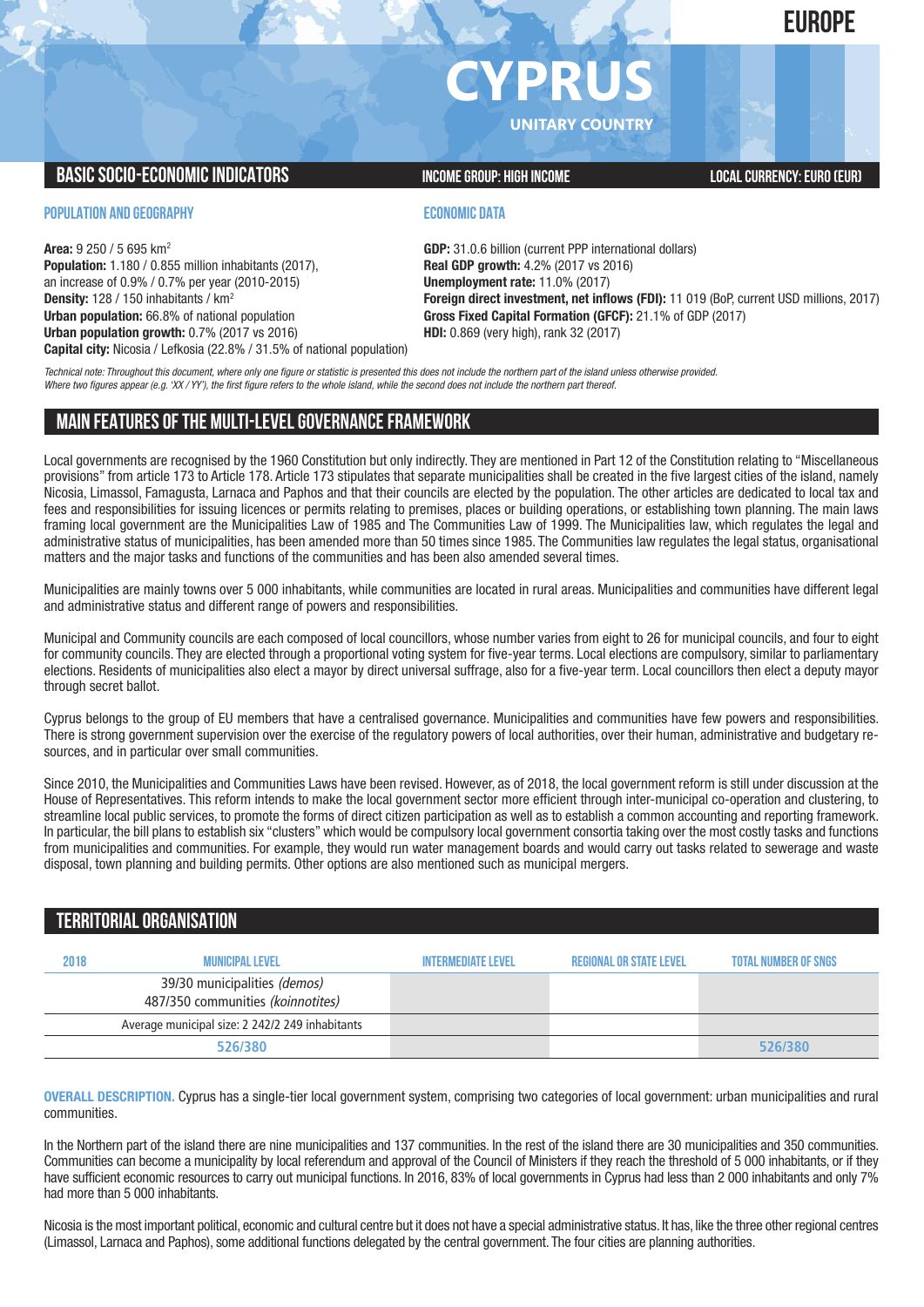The Municipalities Law allows municipalities to merge into a larger local government unit. Mergers can be initiated by local governments themselves (then the approval of the Minister of Interior is necessary), or it can be a top-down process, if the Ministry considers that a merger would be "desirable".Additionally, a local plebiscite must also take place in order to approve the merger.

The Municipalities Law also authorises inter-municipal co-operation in the form of a contract for the joint performance of certain public services, like public utilities. Municipalities may also establish associations for waste collection and disposal, the construction and maintenance of streets, the issue of planning and building permits and other services.

Cyprus is also divided into six districts (*eparchies*) for administrative purposes, as a deconcentrated level of the central government. They are headed by District Officers (senior civil servants) that are appointed by the government and are responsible for the co-ordination of the activities between local and central ministries in their area of jurisdiction, under the direct control of the Ministry of the Interior. Since 2016, the members of each district councils are elected directly from the district's constituency.

# **SUBNATIONALGOVERNMENT RESPONSIBILITIES**

The 1960 Constitution does not provide indications regarding local competences. However, the Municipalities Law and the Communities Law define administrative responsibilities.

Municipalities have a general clause of competence, meaning that they may administer all local affairs and may exert all powers vested in them by law. Despite this clause, the law enumerates a list of compulsory tasks and functions of municipalities, stating that tasks and powers which are not enumerated are carried out by administrative agencies of the central government. Communities have relatively similar powers to those of the municipalities but they are more limited.

Planning responsibilities are shared between municipalities and the Department of Town Planning and Housing. While municipalities are responsible for waste disposal, water supply and public health, municipalities are also responsible for social services and building permits. Larger municipalities (namely Nicosia, Limassol, Paphos and Lamaca) are also responsible for the provision of planning permits. In major urban areas, water supply, sewerage and drainage are built and managed through specialised bodies (Water and Sewerage Boards) – established by separate laws – which are administered by a Council/Board comprised of elected officials (mayors and councillors) representing all participating municipalities.

The districts are responsible for the implementation of the central government policy at the district level, and supervision of the functioning of the communities. Due to communities' limited capacities, a large share of services in rural areas are carried out by district offices, on behalf of communities. The Ministry of the Interior is responsible for overseeing local government in issues such as urban development.

#### **Main responsibilitysectors and sub-sectors**

|                                    | <b>MUNICIPAL LEVEL</b>                                                                                        |  |  |
|------------------------------------|---------------------------------------------------------------------------------------------------------------|--|--|
| 1. General public services         | Internal administration; Permits issuance for the construction and renovation of buildings                    |  |  |
| 2. Public order and safety         |                                                                                                               |  |  |
| 3. Economic affairs/transports     | Road and bridges maintenance and construction; Regulation of local markets                                    |  |  |
| 4. Environmental protection        | Waste disposal; Sewerage management and treatment                                                             |  |  |
| 5. Housing and community amenities | Street lighting; Water supply; Local planning; Land development; Public areas, including parks and cemeteries |  |  |
| 6. Health                          | Public health                                                                                                 |  |  |
| 7. Recreation, culture & religion  | Theatre regulation and control; Art; Sport                                                                    |  |  |
| 8. Education                       |                                                                                                               |  |  |
| 9. Social protection               |                                                                                                               |  |  |

# **SUBNATIONAL GOVERNMENT FINANCE**

| Scope of fiscal data: municipalities and village authorities. | <b>SNA 2008</b> | Availability of fiscal data:<br>High | Quality/reliability of fiscal data:<br><b>High</b> |
|---------------------------------------------------------------|-----------------|--------------------------------------|----------------------------------------------------|
|---------------------------------------------------------------|-----------------|--------------------------------------|----------------------------------------------------|

**GENERAL INTRODUCTION.** The Constitution and the Municipalities and Communities Laws contain provisions relevant to local finance. In accordance with the law, each local authority must keep proper books of accounts, and prepare financial statements by the end of the fiscal year. Local councils may have their own local budgets. Every year, municipalities have to prepare two budgets: the annual budget that includes all revenues, current expenditure and development projects, and a secondary budget for all revenues and current expenditure. Both budgets are subject to central government approval before they can go into effect. On the other hand, the budgets of community councils are to be approved by the district officer and by the Minister of Finance. A reform of public financial management is underway, to improve budget-data reporting from local authorities.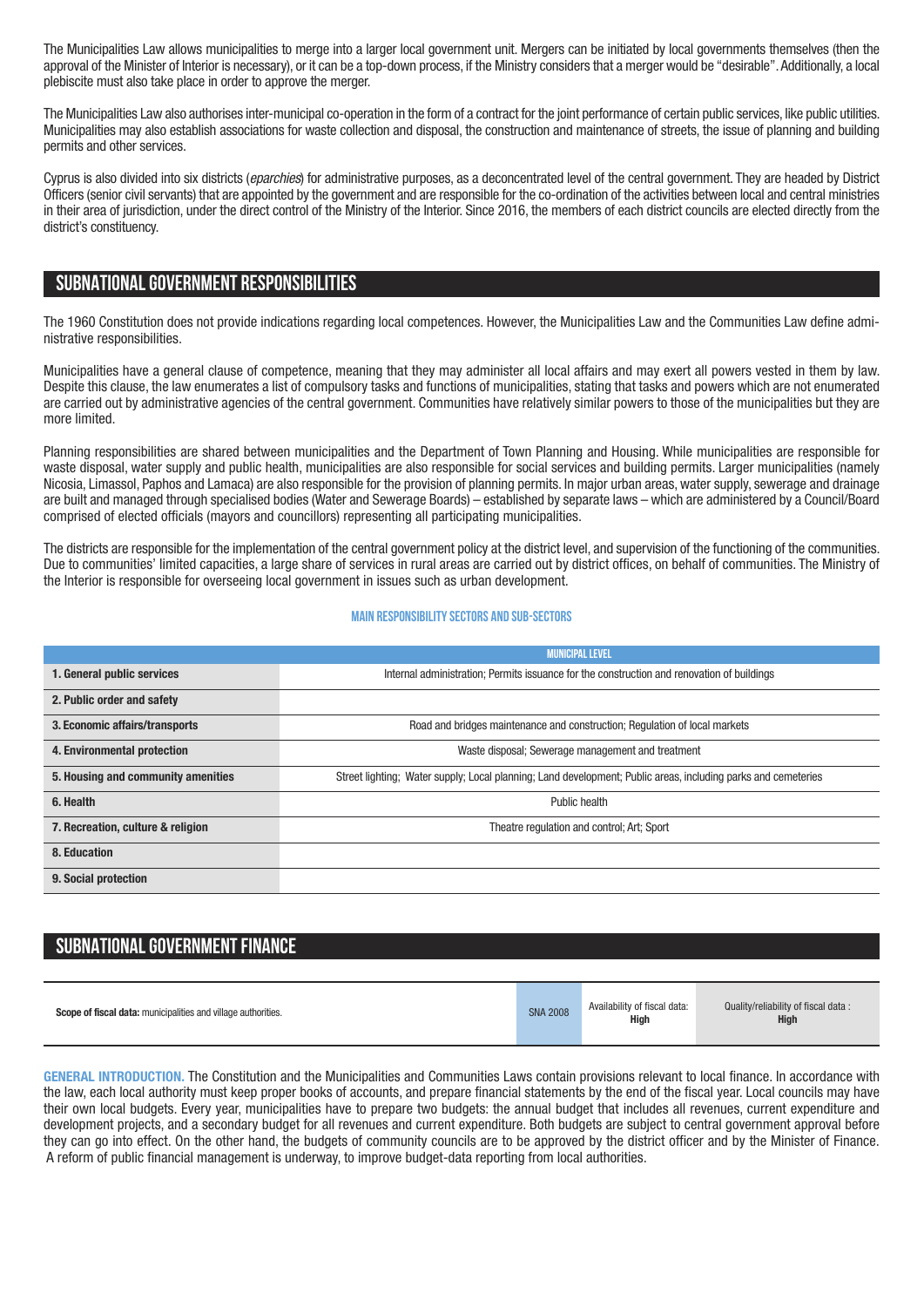## **SUBNATIONAL GOVERNMENT EXPENDITURE BY ECONOMIC CLASSIFICATION**

| 2016                            | <b>DOLLARS PPP / INH.</b> | % GDP   | % SNG EXPENDITURE | % GENERAL GOVERNMENT EXPENDITURE<br><b>(SAME EXPENDITURE CATEGORY)</b> |
|---------------------------------|---------------------------|---------|-------------------|------------------------------------------------------------------------|
| <b>Total expenditure</b>        | 348                       | 1.4%    | 100%              |                                                                        |
| Inc. current expenditure        | 272                       | 1.1%    | 78.1%             | Total expenditure<br>3.7%                                              |
| Staff expenditure               | 162                       | 0.7%    | 46.4%             |                                                                        |
| Intermediate consumption        | 97                        | 0.4%    | 27.7%             |                                                                        |
| Social expenditure              | 0                         | $0.0\%$ | 0.0%              | 5.4%<br>Staff expenditure                                              |
| Subsidies and current transfers | 8                         | $0.0\%$ | 2.4%              |                                                                        |
| Financial charges               | 5                         | $0.0\%$ | 1.5%              | $0.0\%$<br>Social benefits                                             |
| Others                          |                           | $0.0\%$ | 0.0%              |                                                                        |
| Incl. capital expenditure       | 76                        | 0.3%    | 21.9%             |                                                                        |
| Capital transfers               | 5                         | $0.0\%$ | 1.4%              | Direct investment<br>11.1%                                             |
| Direct investment (or GFCF)     | 71                        | 0.3%    | 20.4%             | 12%<br>3%<br>6%<br>9%                                                  |

**CYPRUS**

**UNITARY COUNTRY**

**EXPENDITURE.** Cyprus ranks among the EU members where the weight of SNG expenditure in GDP and public expenditure is the lowest (second to Malta). and well below the EU28 average (15.5% of GDP and 33.4% of public expenditure). SNGs have very few spending responsibilities. The share of staff expenditure in SNG expenditure is particularly high, representing almost half of SNG expenditure, well above the EU average of 36%. However, their staff spending accounts for a small share of total public staff spending, well below the EU28 average (50.9%).

**DIRECT INVESTMENT.** One of the main functions of SNGs is investment. Investment accounts for a relatively large share of SNG spending (above the EU28 average of 8.7%). However, it remains very limited as a percentage of GDP and public investment (below the EU28 average of 1.4% and 50.9% respectively in 2016). The share of capital expenditure has decreased in recent years, by 6.7% per year in real terms between 2007 and 2017. In 2013, SNG investment accounted for one-third of public investment. In 2016, 40% of investment went to general public services, 28% to housing and community amenities, 17% to culture and recreation and 15% to environmental protection.

## **SUBNATIONALGOVERNMENTEXPENDITURE BYFUNCTIONALCLASSIFICATION – COFOG**

In line with the limited scope of responsibilities of municipalities and communities, SNG spending is split between only four categories. General public services was by far the biggest category of SNG expenditure in 2016, with a share well above the EU28 average (16.5%). The second most important item is housing and community amenities (mainly urban lighting, water supply), recreation and culture, and environmental protection. At the national level, SNGs play a particularly crucial role in the area of environmental protection (accounting for 81% of total public expenditure in this area) especially since they are responsible for waste disposal and sewerage management and treatment. Responsibility for water can fall to water boards and sewerage boards, especially in large cities. SNGs do not have responsibilities related to education, health, social protection or economic affairs/transport.



## **SUBNATIONALGOVERNMENT REVENUE BYCATEGORY**



**OVERALL DESCRIPTION.** Grants and subsidies represent a large share of SNG revenue, at the same level of the EU28 average (44.1% of SNG revenue in 2016). The share of tariffs and fees in SNG revenue is particularly high, compared to the EU28 average (11.6% of subnational government revenue in 2016). On the other hand, tax revenue accounts for 21% of the SNG revenue, a small percentage compared to the average in EU countries (41.1% in 2016). Nevertheless, own-source revenues (tariffs, fees and local taxes) account for more than half of SNG revenues.